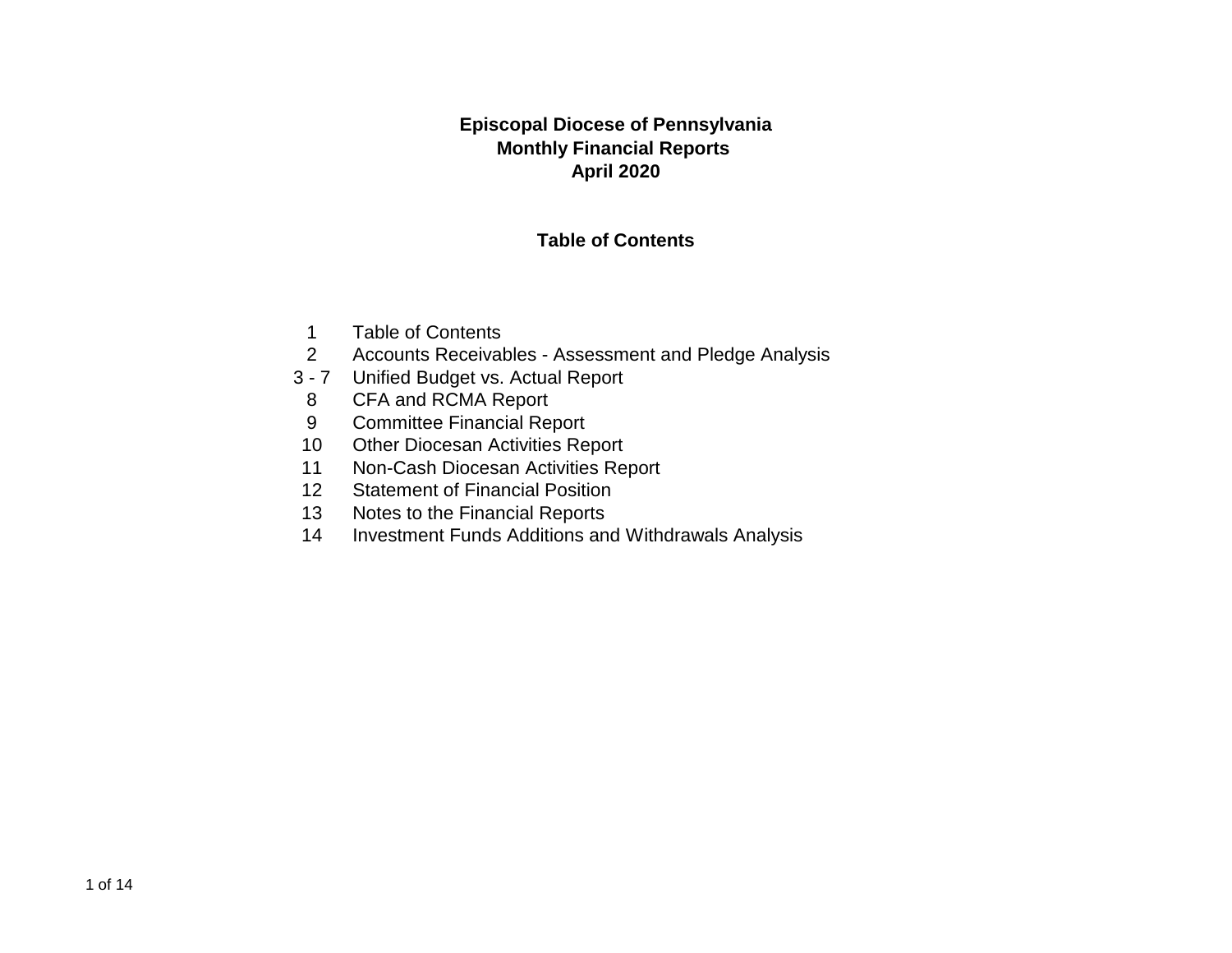#### **Episcopal Diocese of Pennsylvania Accounts Receivable Sacred Gifts for Administration, Sacred Gifts for Mission & Assessment Analysis April 2020 YTD**

| 2020                                                 |          | Total        |    | <b>Total Paid</b> | <b>Total Unpaid</b> | <b>Total % Paid</b> | <b>Total % Unpaid</b> |
|------------------------------------------------------|----------|--------------|----|-------------------|---------------------|---------------------|-----------------------|
| Sacred Gifts for Support (previously EA)             |          | 1,637,400    |    | $505,536$ \$      | 1,131,865           | 31%                 | 69%                   |
| <b>Retired Clergy Medical Assessment (RCMA)</b>      |          | 331,790      |    | 112,870           | 218,920             | 34%                 | 66%                   |
| <b>Clergy Financial Assistance (CFA)</b>             |          | 110,000      |    | 39,546            | 70,454              | 36%                 | 64%                   |
| <b>Total Assessments</b>                             |          | 2,079,190    | -S | 657,952 \$        | 1,421,238           | 32%                 | 68%                   |
| <b>Sacred Gifts for Mission (previously Pledges)</b> |          | 498,514      |    | 164,267           | 334,247             | 33%                 | 67%                   |
|                                                      | Total \$ | 2,577,704    | -S | 822,219 \$        | 1,755,485           | 32%                 | 68%                   |
| 2019                                                 |          |              |    |                   |                     |                     |                       |
| <b>Episcopate Assessment (EA)</b>                    |          | 1,537,500 \$ |    | $620,992$ \$      | 916,508             | 40%                 | 60%                   |
| <b>Retired Clergy Medical Assessment (RCMA)</b>      |          | 331,790      |    | 132,633           | 199,157             | 40%                 | 60%                   |
| <b>Clergy Financial Assistance (CFA)</b>             |          | 110,000      |    | 45,706            | 64,294              | 42%                 | 58%                   |
| <b>Total Assessments</b>                             |          | 1,979,290    | -S | 799,331 \$        | 1,179,959           | 40%                 | 60%                   |
| <b>Pledges</b>                                       |          | 524,929      |    | 145,262           | 379,667             | 28%                 | 72%                   |
|                                                      | Total \$ | 2,504,219    | Ŝ. | 944,593           | 1,559,626           | 38%                 | 62%                   |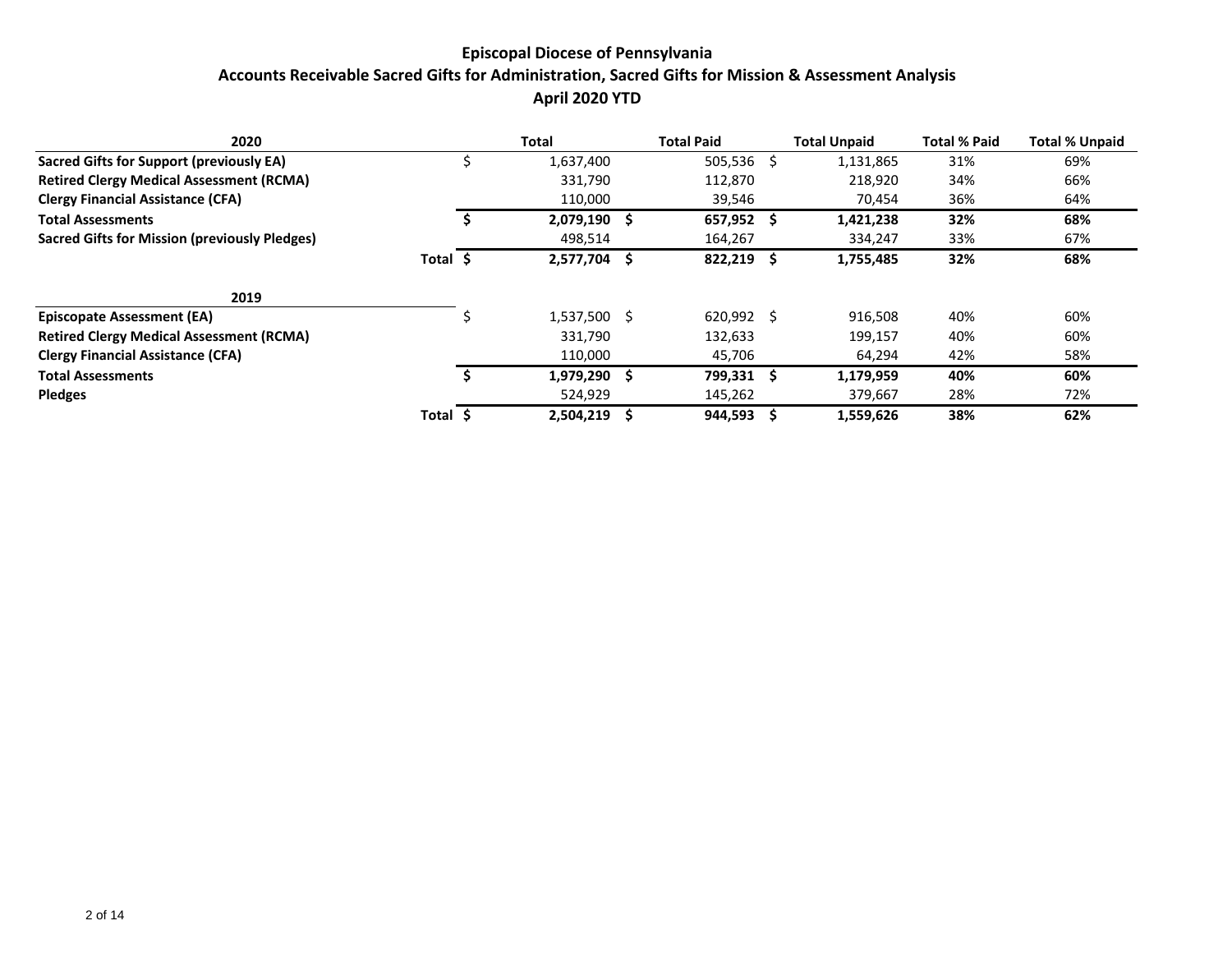|                |                                                  |               |    | <b>April 2020</b> |                        | <b>April 2019</b> |       | <b>April 2020</b> |     |                   | <b>April 2019</b> |
|----------------|--------------------------------------------------|---------------|----|-------------------|------------------------|-------------------|-------|-------------------|-----|-------------------|-------------------|
|                |                                                  | <b>Actual</b> |    | <b>Budget</b>     | <b>Budget Variance</b> | <b>Actual</b>     |       | <b>Actual YTD</b> |     | <b>Budget YTD</b> | <b>Actual YTD</b> |
|                | <b>Mission</b>                                   |               |    |                   |                        |                   |       |                   |     |                   |                   |
| -1             | <b>Mission Revenue</b>                           |               |    |                   |                        |                   |       |                   |     |                   |                   |
| $\overline{2}$ | <b>Sacred Gifts for Mission</b>                  |               |    |                   |                        |                   |       |                   |     |                   |                   |
| 3              | <b>Congregational Giving</b>                     | \$<br>29,198  | \$ | 55,000            | \$<br>(25, 802)        | \$<br>36,660      | \$    | 164,267           | \$  | 220,000           | \$<br>151,262     |
| 4              | Less Allowance for non payment                   |               |    |                   |                        |                   |       |                   |     | (16, 667)         |                   |
| 5              | <b>Sacred Gifts for Mission net of Allowance</b> | \$<br>29,198  | \$ | 55,000            | \$<br>(25, 802)        | \$<br>36,660      | \$    | 164,267           | \$  | 203,333           | \$<br>151,262     |
| 6              | <b>Dedicated Mission Revenue</b>                 |               |    |                   |                        |                   |       |                   |     |                   |                   |
| $\overline{7}$ | Diocesan Annual Fund                             | \$            | \$ |                   | \$                     | \$<br>15          | $\$\$ |                   | \$  | 333               | \$<br>60          |
| 8              | Anti-Racism                                      |               |    |                   |                        |                   |       | 280               |     | 600               | 269               |
| 9              | Young Adult and Campus Ministry                  |               |    |                   |                        |                   |       |                   |     |                   |                   |
| 10             | <b>Youth Ministry</b>                            |               |    |                   |                        |                   |       | 2,450             |     |                   |                   |
| 11             | <b>City Camps</b>                                |               |    |                   |                        |                   |       |                   |     | 21,233            | 12,000            |
| 12             | Servant Year                                     |               |    |                   |                        |                   |       |                   |     |                   |                   |
| 13             | <b>ECS Darby Mission Contribution</b>            |               |    |                   |                        |                   |       | 2,073             |     | 1,667             | 2,000             |
| 14             | <b>Parker Bulmer</b>                             |               |    |                   |                        | 23,150            |       | 23,442            |     | 30,333            | 23,150            |
| 15             | <b>Growth Development Fund</b>                   |               |    |                   |                        | 50,282            |       | 34,850            |     | 100,000           | 135,605           |
| 16             | Other Income                                     | 353           |    | 1,792             | (1, 439)               | 1,694             |       | 12,675            |     | 7,167             | 11,207            |
| 17             | <b>Total Dedicated Mission Revenue</b>           | \$<br>353     | \$ | 1,792             | \$<br>(1, 439)         | \$<br>75,142      | \$    | 75,770            | -\$ | 161,333           | \$<br>184,291     |
| 18             | <b>Total Mission Revenue</b>                     | \$<br>29,551  | S  | 56,792            | \$<br>(27, 241)        | \$<br>111,802     | \$    | 240,037           | £.  | 364,667           | \$<br>335,553     |
| 19             | <b>Mission Expenses</b>                          |               |    |                   |                        |                   |       |                   |     |                   |                   |
| 20             | <b>Diocesan Ministries</b>                       |               |    |                   |                        |                   |       |                   |     |                   |                   |
| 21             | Anti-Gun Violence Commission                     | \$            | \$ |                   | \$                     | \$                | \$    |                   | \$  | 833               | \$                |
| 22             | Anti-racism                                      |               |    |                   |                        |                   |       | 248               |     | 10,000            | 269               |
| 23             | Diocesan History Commission                      |               |    |                   |                        |                   |       |                   |     | 1,000             |                   |
| 24             | <b>Ecumenical/Interfaith Council</b>             |               |    |                   |                        |                   |       |                   |     |                   |                   |
| 25             | Absalom Jones Festival                           |               |    |                   |                        |                   |       | 4,548             |     | 5,000             | 5,558             |
| 26             | Anti-Human Trafficking                           |               |    |                   |                        |                   |       |                   |     | 1,667             |                   |
| 27             | <b>Cultural Ministries</b>                       |               |    |                   |                        |                   |       |                   |     | 5,000             | 780               |
| 28             | Veterans' Ministry Initiative                    |               |    |                   |                        | 154               |       | 863               |     | 2,167             | 1,006             |
| 29             | <b>Global Mission Commission</b>                 |               |    |                   |                        |                   |       |                   |     | 1,667             |                   |
| 30             | <b>Total Diocesan Ministries \$</b>              |               | \$ |                   | \$                     | \$<br>154         | \$    | 5,659             | \$  | 27,333            | \$<br>7,612       |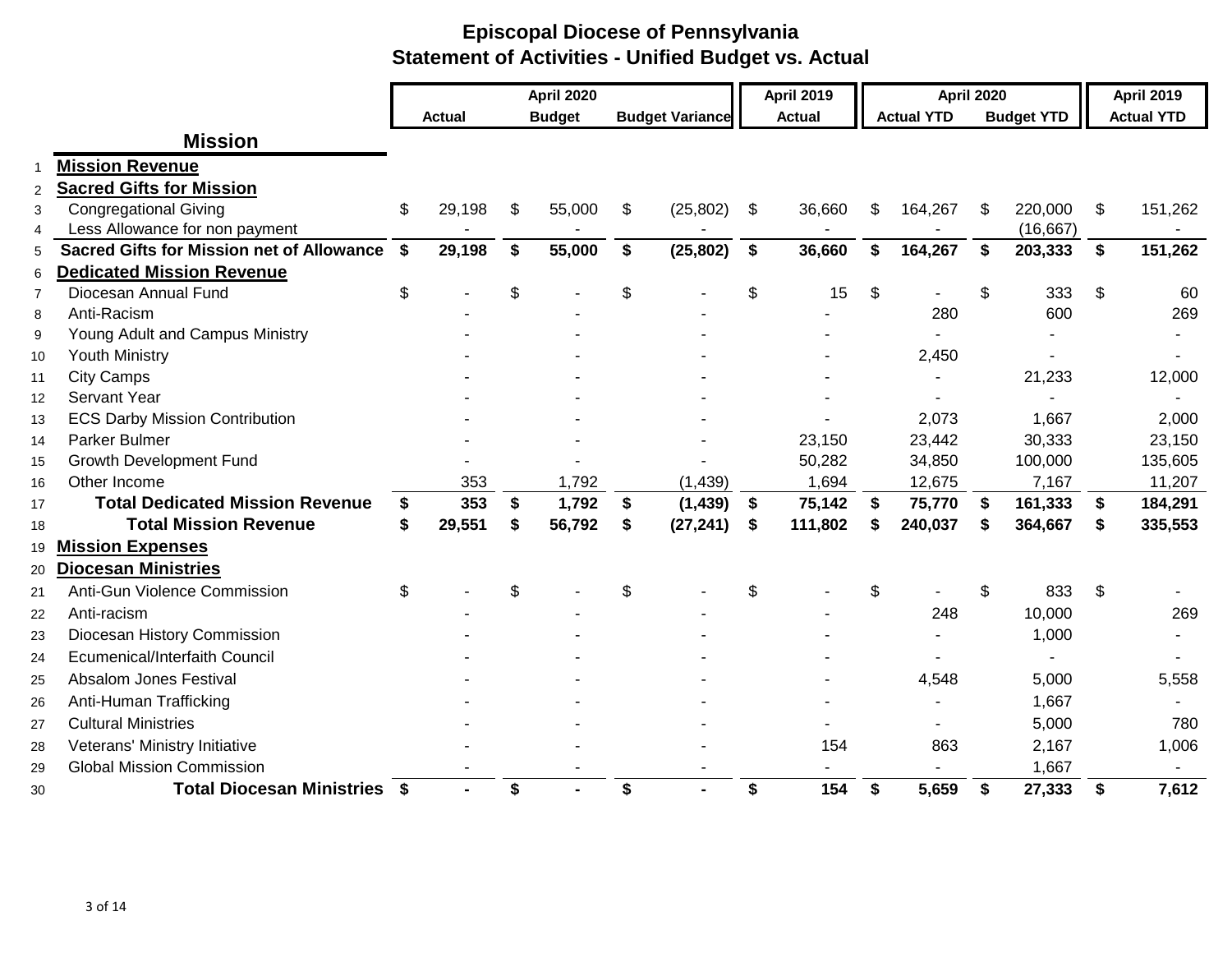|    |                                              | <b>April 2020</b> |               |               |                | <b>April 2019</b>      |                | <b>April 2020</b> |    |                   | <b>April 2019</b> |                   |    |                   |
|----|----------------------------------------------|-------------------|---------------|---------------|----------------|------------------------|----------------|-------------------|----|-------------------|-------------------|-------------------|----|-------------------|
|    |                                              |                   | <b>Actual</b> | <b>Budget</b> |                | <b>Budget Variance</b> |                | <b>Actual</b>     |    | <b>Actual YTD</b> |                   | <b>Budget YTD</b> |    | <b>Actual YTD</b> |
| 31 | <b>Program Grants to Congregations</b>       |                   |               |               |                |                        |                |                   |    |                   |                   |                   |    |                   |
| 32 | Calvary/ St. Augustine                       | \$                |               | \$            | \$             |                        | \$             |                   |    | 3,500             | \$                | 3,500             | \$ |                   |
| 33 | Church of the Advocate, Phila.               |                   |               |               |                |                        |                | 833               |    |                   |                   |                   |    | 3,333             |
| 34 | Church of the Annunciation, Phila.           |                   |               |               |                |                        |                |                   |    | 2,250             |                   | 2,250             |    |                   |
| 35 | Darby Mission                                |                   | 1,045         | 833           |                | 211                    |                |                   |    | 572               |                   | 3,333             |    | 250               |
| 36 | <b>Emmanuel Resurrection, Holmesburg</b>     |                   |               |               |                |                        |                |                   |    |                   |                   |                   |    |                   |
| 37 | Holy Trinity, Lansdale                       |                   |               |               |                |                        |                | 1,250             |    |                   |                   |                   |    | 5,000             |
| 38 | <b>Incarnation Holy Sacrament</b>            |                   | 667           | 667           |                |                        |                | 667               |    | 2,667             |                   | 2,667             |    | 2,667             |
| 39 | Incarnation, Morrisville                     |                   |               |               |                |                        |                |                   |    |                   |                   |                   |    | 3,000             |
| 40 | St. Francis in the Fields, Malvern           |                   |               |               |                |                        |                |                   |    |                   |                   |                   |    |                   |
| 41 | St. James School and Church                  |                   |               |               |                |                        |                |                   |    |                   |                   |                   |    |                   |
| 42 | St. Luke's, Germantown                       |                   |               |               |                |                        |                | 833               |    |                   |                   |                   |    | 3,333             |
| 43 | St. Mark's, Frankford                        |                   |               |               |                |                        |                |                   |    |                   |                   |                   |    |                   |
| 44 | St. Mary's, Chester                          |                   | 1,250         | 1,250         |                |                        |                | 1,250             |    | 5,000             |                   | 5,000             |    | 5,000             |
| 45 | St. Mary's, Hamilton Village                 |                   |               |               |                |                        |                |                   |    |                   |                   |                   |    |                   |
| 46 | St. Paul's, Chester                          |                   |               |               |                |                        |                |                   |    |                   |                   |                   |    |                   |
| 47 | St. Paul's, Elkins Park                      |                   |               |               |                |                        |                |                   |    |                   |                   |                   |    | 2,000             |
| 48 | St. Peter's, Phoenixville                    |                   | 833           | 833           |                |                        |                |                   |    | 3,333             |                   | 3,333             |    | 5,000             |
| 49 | St. Simon the Cyrenian, Philadelphia         |                   |               |               |                |                        |                | 750               |    |                   |                   |                   |    | 3,000             |
| 50 | St. Stephen's, Clifton Heights               |                   |               |               |                |                        |                |                   |    |                   |                   |                   |    | 2,400             |
| 51 | St. Stephen's, Norwood                       |                   |               |               |                |                        |                |                   |    |                   |                   |                   |    | 2,500             |
| 52 | Trinity, Boothwyn                            |                   |               |               |                |                        |                |                   |    |                   |                   |                   |    |                   |
| 53 | Trinity, Coatesville                         |                   |               |               |                |                        |                |                   |    | 2,000             |                   | 2,000             |    | 2,500             |
| 54 | Total Program Grants to Congregations \$     |                   | 3,795         | \$<br>3,583   | \$             | 211                    | \$             | 5,583             | \$ | 19,322            | $\mathbf{s}$      | 22,083            | \$ | 39,983            |
| 55 | <b>Mission Congregations (DCMM)</b>          |                   |               |               |                |                        |                |                   |    |                   |                   |                   |    |                   |
| 56 | Christ and St. Ambrose, Philadelphia         | \$                | 14,180        | \$<br>12,333  | $\mathfrak{S}$ | 1,846                  | $\mathfrak{S}$ | 11,575            | \$ | 57,508            | \$                | 49,333            | \$ | 48,906            |
| 57 | Church of the Advocate, Philadelphia         |                   | 10,272        | 11,533        |                | (1,262)                |                | 11,094            |    | 31,787            |                   | 46,133            |    | 45,015            |
| 58 | Church of the Advocate, Philadelphia - Lay   |                   |               |               |                |                        |                |                   |    |                   |                   |                   |    |                   |
| 59 | Free Church of St. John, Philadelphia        |                   |               |               |                |                        |                | (1, 135)          |    |                   |                   |                   |    | (1, 311)          |
| 60 | St. Dismas Prison Mission                    |                   |               |               |                |                        |                |                   |    |                   |                   | 900               |    | 430               |
| 61 | St. Gabriel's, Philadelphia                  |                   | 10,827        | 11,167        |                | (340)                  |                | 10,198            |    | 44,978            |                   | 44,667            |    | 41,207            |
| 62 | St. Mary's, Chester                          |                   | 8,496         | 8,975         |                | (479)                  |                | 8,525             |    | 33,983            |                   | 35,900            |    | 33,823            |
| 63 | <b>Total Mission Congregations (DCMM) \$</b> |                   | 43,774        | \$<br>44,008  | \$             | (235)                  | \$             | 40,257            |    | 168,255           | \$                | 176,933           | \$ | 168,070           |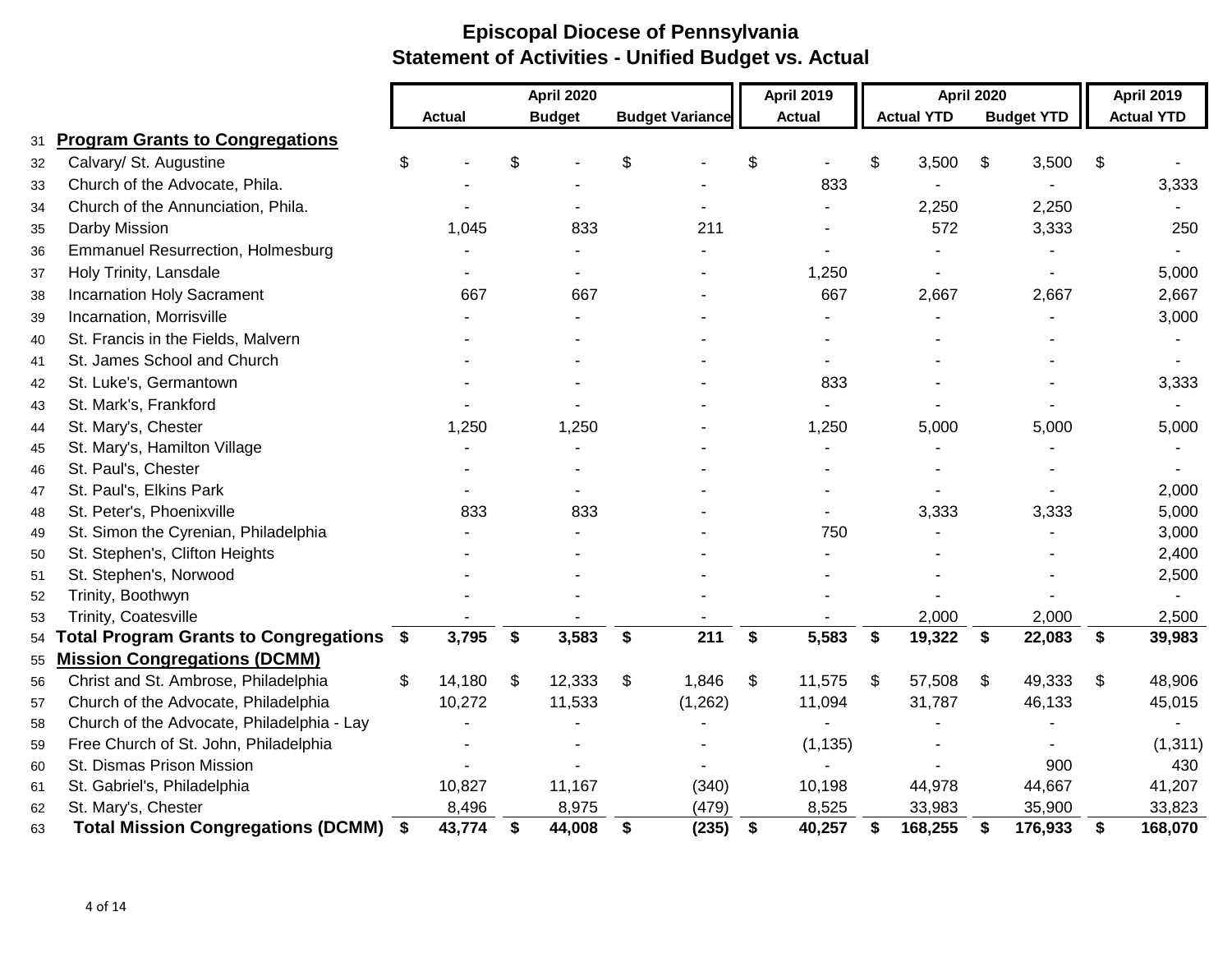|          |                                                           |              |               |                    | <b>April 2020</b> |              |                        |               | <b>April 2019</b> |                    | <b>April 2020</b> |              |                   |              | <b>April 2019</b> |
|----------|-----------------------------------------------------------|--------------|---------------|--------------------|-------------------|--------------|------------------------|---------------|-------------------|--------------------|-------------------|--------------|-------------------|--------------|-------------------|
|          |                                                           |              | <b>Actual</b> |                    | <b>Budget</b>     |              | <b>Budget Variance</b> |               | <b>Actual</b>     |                    | <b>Actual YTD</b> |              | <b>Budget YTD</b> |              | <b>Actual YTD</b> |
| 64       | <b>New Ministries &amp; Plants Vicar Comp. &amp; Ben.</b> |              |               |                    |                   |              |                        |               |                   |                    |                   |              |                   |              |                   |
| 65       | Darby Mission                                             |              | 7,786         | \$                 | 8,308             | S            | (523)                  | -\$           | 8,236             | \$                 | 31,142            | \$           | 33,233            | \$.          | 31,761            |
| 66       | St. John's at Diocesan Center                             |              | 12            |                    |                   |              | 12                     |               | 6,187             |                    | 47                |              |                   |              | 24,750            |
| 67       | St. Stephen's, Philadelphia                               |              |               |                    |                   |              |                        |               | 2,601             |                    |                   |              |                   |              | 10,403            |
| 68       | Total New Min. & Plants Vicar C. & B.                     | $\mathbf{s}$ | 7,797         | \$                 | 8,308             | \$           | (511)                  | \$            | 17,023            | \$                 | 31,190            | \$           | 33,233            | \$           | 66,914            |
| 69       | Emergency Prop. Repairs Mission Congr.                    |              |               |                    |                   |              |                        |               |                   |                    | 4,037             |              | 11,667            |              |                   |
| 70       | <b>Mission Congregations (DCMM) \$</b>                    |              | 51,571        | \$                 | 52,317            | \$           | (746)                  | $\sqrt[6]{3}$ | 57,280            | \$                 | 203,482           | \$           | 221,833           | \$           | 234,984           |
| 71       | <u><b>Outh Ministries</b></u>                             |              |               |                    |                   |              |                        |               |                   |                    |                   |              |                   |              |                   |
| 72       | Administration                                            | \$           |               | \$                 |                   | \$           |                        | \$            |                   | \$                 |                   | \$           |                   | \$           |                   |
| 73       | <b>Youth Ministry</b>                                     |              | 61            |                    | 2,350             |              | (2, 289)               |               | 328               |                    | 2,788             |              | 9,400             |              | 1,795             |
| 74       | City Camp                                                 |              | 4,521         |                    | 6,900             |              | (2,379)                |               | 69                |                    | 4,521             |              | 27,600            |              | 1,863             |
| 75       | Episcopal Church Camp Scholarships                        |              |               |                    |                   |              | $\blacksquare$         |               |                   |                    |                   |              | 3,333             |              | 1,000             |
| 76       | <b>Campus Ministry (includes Peer Ministers)</b>          |              | 750           |                    | 1,250             |              | (500)                  |               |                   |                    | 3,000             |              | 5,000             |              |                   |
| 77       | TEC and Province III (includes EYE)                       |              |               |                    |                   |              |                        |               |                   |                    |                   |              | 2,200             |              | 620               |
| 78       | <b>Servant Year</b>                                       |              | 1,122         |                    | 1,667             |              | (545)                  |               | 586               |                    | 4,488             |              | 6,667             |              | 2,343             |
| 79       | Total Family and Youth Ministries \$                      |              | 6,454         | $\mathbf{s}$       | 12,167            | $\mathbf{s}$ | (5,713)                | $\mathbf{s}$  | 983               | $\mathbf{s}$       | 14,798            | \$           | 54,200            | $\sqrt{5}$   | 7,622             |
| 80       | <b>Growth Development Fund</b>                            |              |               |                    |                   |              |                        |               |                   |                    |                   |              |                   |              |                   |
| 81       | Growth Development Fund                                   | \$           |               |                    |                   |              |                        |               | 50,282            | \$                 | 34,850            | \$           | 100,000           | \$           | 135,605           |
| 82       | Total Growth Development Fund \$                          |              |               |                    |                   |              |                        |               | 50,282            | $\mathbf{\hat{s}}$ | 34,850            | $\mathbf{s}$ | 100,000           | $\mathbf{s}$ | 135,605           |
| 83       | <b>Congregational Development and Support</b>             |              |               |                    |                   |              |                        |               |                   |                    |                   |              |                   |              |                   |
| 84       | <b>Support for Congregations</b>                          | S            |               | \$                 |                   | \$           |                        | \$            |                   | \$                 |                   | \$           | 6,667             | \$           |                   |
| 85       | Total Congregational Dev/Support \$                       |              |               | \$                 |                   | \$           |                        | \$            |                   | \$                 |                   | \$           | 6,667             | \$           |                   |
| 86       | <b>Parker Bulmer Outreach Mission</b>                     |              |               |                    |                   |              |                        |               |                   |                    |                   |              |                   |              |                   |
| 87       | <b>Parker Bulmer Outreach Mission</b>                     | \$           | 7,500         | \$                 | 7,583             | \$           | (83)                   | \$            | 7,500             | \$                 | 30,000            | \$           | 30,333            | \$           | 30,000            |
| 88       | <b>Total Parker Bulmer Outreach Mission \$</b>            |              | 7,500         | $\mathbf{\hat{s}}$ | 7,583             | \$           | (83)                   | \$            | 7,500             | \$                 | 30,000            | $\mathbf{s}$ | 30,333            | \$           | 30,000            |
| 89       | <b>Mission of Greater Church</b>                          |              |               |                    |                   |              |                        |               |                   |                    |                   |              |                   |              |                   |
| 90       | Pledge to The Episcopal Church (TEC)                      | \$           | 71,697        | \$                 | 82,500            |              |                        | \$            | 42,917            | \$                 | 286,790           | \$           | 330,000           | \$           | 171,667           |
| 91       | <b>Province III Dues</b>                                  |              |               |                    |                   |              |                        |               | 15,700            |                    |                   |              | 6,667             |              | 15,700            |
| 92       | Province III Expenses                                     |              |               |                    |                   |              |                        |               |                   |                    |                   |              | 1,000             |              |                   |
| 93       | Millennium Development Goals                              |              |               |                    |                   |              |                        |               |                   |                    |                   |              |                   |              |                   |
| 94       | <b>Total Mission of Greater Church</b>                    | \$           | 71,697        | \$                 | 82,500            | \$           |                        | \$            | 58,617            | \$                 | 286,790           | \$           | 337,667           | \$           | 187,367           |
| 95<br>96 | <b>Total Mission Expenses</b>                             |              | 141,017       | \$                 | 158,150           | \$           | (6, 330)               | \$            | 180,399           | \$                 | 594,902           | \$           | 800,117           | \$           | 643,173           |
| 97       | <b>Mission Surplus/(Deficit)</b>                          | S            | (111, 467)    | S                  | (101, 358)        | S            | (20, 911)              | S             | (68, 597)         | S                  | (354, 865)        | S            | (435, 450)        |              | (307, 620)        |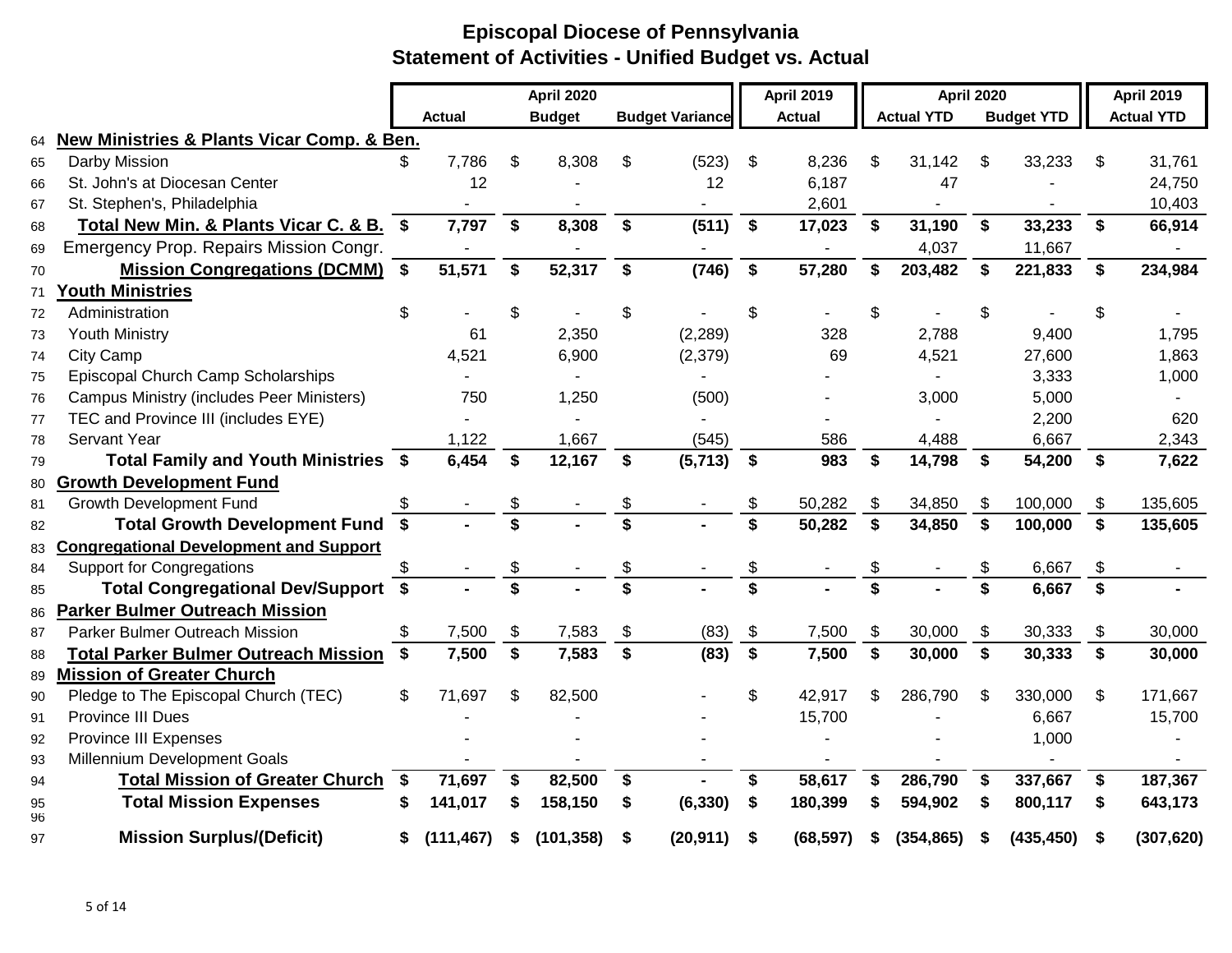|            |                                                   |      |               | April 2020    |               |                        | <b>April 2019</b>  | <b>April 2020</b> |    |                   | <b>April 2019</b> |                   |    |                   |
|------------|---------------------------------------------------|------|---------------|---------------|---------------|------------------------|--------------------|-------------------|----|-------------------|-------------------|-------------------|----|-------------------|
|            |                                                   |      | <b>Actual</b> |               | <b>Budget</b> | <b>Budget Variance</b> |                    | <b>Actual</b>     |    | <b>Actual YTD</b> |                   | <b>Budget YTD</b> |    | <b>Actual YTD</b> |
| 98         | <b>Support</b>                                    |      |               |               |               |                        |                    |                   |    |                   |                   |                   |    |                   |
| 99         | <b>Support Revenue - Regular</b>                  |      |               |               |               |                        |                    |                   |    |                   |                   |                   |    |                   |
| 100        | Sacred Gifts for Support                          | \$   | 129,206       | -SS           | 136,450       | \$<br>(7, 244)         | -S                 | 154,837           | S  | 505,536           | S                 | 545,800           | S  | 620,992           |
| 101        | Less Allowance for non-payment                    |      |               |               |               |                        |                    |                   |    |                   |                   |                   |    |                   |
| 102        | <b>Net Sacred Gifts for Support</b>               | - \$ | 129,206       | \$            | 136,450       | \$<br>(7, 244)         | \$                 | 154,837           | \$ | 505,536           | \$                | 545,800           | \$ | 620,992           |
| 103        | <b>Endowment Distribution</b>                     | \$.  | 73,171        | S.            | 73,171        | \$<br>(0)              | \$                 | 421,052           | \$ | 472,752           | \$                | 472,750           | \$ | 421,052           |
| 104        | <b>Endowment Income</b>                           | - \$ | 73,171        | $\mathbf{\$}$ | 73,171        | \$<br>(0)              | $\mathbf{\hat{s}}$ | 421,052           | \$ | 472,752           | \$                | 472,750           | \$ | 421,052           |
| 105        | Transfers from Closed Church Property Fund        | - \$ | 16,093        |               | 32,400        | \$<br>(16, 307)        | \$                 | 5,538             | \$ | 76,656            | S                 | 129,600           | \$ | 28,052            |
| 106        | Total Support Revenue - Regular \$                |      | 218,470       | \$            | 242,021       | \$<br>(23, 551)        | \$                 | 581,427           | \$ | 1,054,944         | \$                | 1,148,150         | \$ | 1,070,096         |
| 107        | <b>Support Revenue - Special</b>                  |      |               |               |               |                        |                    |                   |    |                   |                   |                   |    |                   |
| 108        | <b>Diocesan Convention Revenue</b>                | \$   |               | \$            |               | \$                     | \$                 |                   |    |                   |                   |                   | \$ |                   |
| 109        | Property Rental Income from Closed Churches       |      | 1,250         |               | 5,000         | (3,750)                |                    | 3,000             |    | 5,231             |                   | 20,000            |    | 64,177            |
| 110        | Flagg Trust Income                                |      |               |               |               |                        |                    |                   |    | 28,167            |                   | 12,000            |    | 21,176            |
| 111        | <b>Rent from Church Foundation</b>                |      |               |               |               |                        |                    |                   |    | 6,320             |                   | 6,400             |    |                   |
| 112        | Other Income                                      |      |               |               |               |                        |                    |                   |    |                   |                   |                   |    |                   |
| 113        | Total Support Revenue - Special \$                |      | 1,250         | \$            | 5,000         | \$<br>(3,750)          | \$                 | 3,000             | \$ | 39,718            | \$                | 38,400            | \$ | 85,354            |
| 114<br>115 | <b>Total Support Revenue</b>                      | S    | 219,720       | S             | 247,021       | \$<br>(27, 301)        | \$                 | 584,427           |    | \$1,094,662       | \$                | 1,186,550         | S  | 1,155,449         |
| 116        | <b>Support Expenses</b>                           |      |               |               |               |                        |                    |                   |    |                   |                   |                   |    |                   |
| 117        | <b>Staff Compensation &amp; Benefits</b>          |      |               |               |               |                        |                    |                   |    |                   |                   |                   |    |                   |
| 118        | Diocesan Bishop                                   | \$   | 24,420        | \$            | 24,917        | \$<br>(497)            | \$                 | 24,608            | \$ | 97,680            | \$                | 99,667            | \$ | 96,510            |
| 119        | <b>Assisting Bishops</b>                          |      |               |               |               |                        |                    |                   |    |                   |                   | 1,667             |    |                   |
| 120        | Canons for Growth, Support & Mission              |      | 44,873        |               | 45,983        | (1, 110)               |                    | 45,871            |    | 179,492           |                   | 183,933           |    | 182,572           |
| 121        | Finance, IT & Property                            |      | 39,020        |               | 38,525        | 495                    |                    | 38,087            |    | 157,037           |                   | 154,100           |    | 154,051           |
| 122        | <b>Youth Ministries</b>                           |      | (154)         |               |               | (154)                  |                    | 3,329             |    | 774               |                   |                   |    | 15,627            |
| 123        | Deployment & Transition                           |      | 11,723        |               | 18,400        | (6, 677)               |                    | 18,420            |    | 56,792            |                   | 73,600            |    | 72,343            |
| 124        | Communications                                    |      | 12,050        |               | 13,600        | (1,550)                |                    | 11,846            |    | 48,200            |                   | 54,400            |    | 47,437            |
| 125        | <b>Administrative Support</b>                     |      | 20,612        |               | 20,967        | (355)                  |                    | 23,576            |    | 83,621            |                   | 83,867            |    | 94,023            |
| 126        | <b>Retired Clergy Chaplains</b>                   |      | 2,362         |               | 1,933         | 429                    |                    | 4,402             |    | 2,848             |                   | 7,733             |    | 17,045            |
| 127        | <b>Total Staff Compensation &amp; Benefits \$</b> |      | 154,906       |               | 164,325       | \$<br>(9, 419)         | \$                 | 170,139           | S  | 626,445           | S                 | 658,967           | \$ | 679,609           |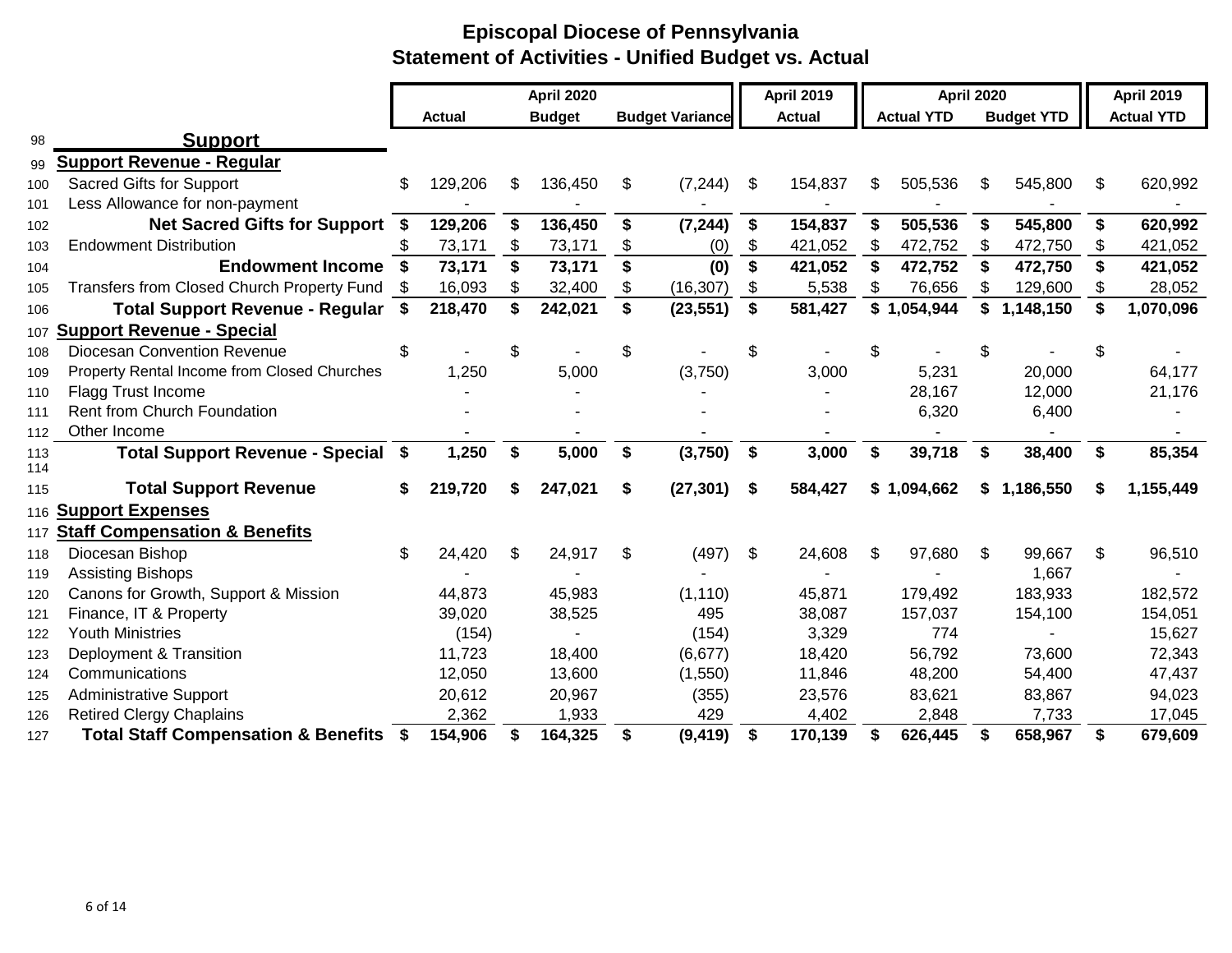| 128 Operations<br>Rent<br>Occupancy<br>Professional and Legal<br>Archives (Lutheran Seminary)<br><b>Financial Audit</b><br><b>Office &amp; Operations</b><br>Miscellaneous<br><b>Title IV Intake Officer</b><br>Deployment & Ordination<br>Retired Lay Medical & Dental Insurance<br>Total Operations \$<br>140 Property Expenses | \$. | <b>Actual</b><br>14,062<br>7,783<br>6,562<br>1,800<br>5,599 | \$                                                              | <b>April 2020</b><br><b>Budget</b><br>9,275<br>4,167<br>14,583 | \$<br><b>Budget Variance</b><br>4,787<br>3,616<br>(8,021) | \$<br><b>April 2019</b><br><b>Actual</b><br>20,213<br>1,725<br>6,527<br>15,617 | \$ | <b>April 2020</b><br><b>Actual YTD</b><br>88,441<br>38,064<br>54,155 | \$ | <b>Budget YTD</b><br>37,100<br>16,667 | \$                                                                    | <b>April 2019</b><br><b>Actual YTD</b><br>80,851<br>19,734<br>17,524<br>15,000 |
|-----------------------------------------------------------------------------------------------------------------------------------------------------------------------------------------------------------------------------------------------------------------------------------------------------------------------------------|-----|-------------------------------------------------------------|-----------------------------------------------------------------|----------------------------------------------------------------|-----------------------------------------------------------|--------------------------------------------------------------------------------|----|----------------------------------------------------------------------|----|---------------------------------------|-----------------------------------------------------------------------|--------------------------------------------------------------------------------|
|                                                                                                                                                                                                                                                                                                                                   |     |                                                             |                                                                 |                                                                |                                                           |                                                                                |    |                                                                      |    |                                       |                                                                       |                                                                                |
|                                                                                                                                                                                                                                                                                                                                   |     |                                                             |                                                                 |                                                                |                                                           |                                                                                |    |                                                                      |    |                                       |                                                                       |                                                                                |
|                                                                                                                                                                                                                                                                                                                                   |     |                                                             |                                                                 |                                                                |                                                           |                                                                                |    |                                                                      |    |                                       |                                                                       |                                                                                |
|                                                                                                                                                                                                                                                                                                                                   |     |                                                             |                                                                 |                                                                |                                                           |                                                                                |    |                                                                      |    |                                       |                                                                       |                                                                                |
|                                                                                                                                                                                                                                                                                                                                   |     |                                                             |                                                                 |                                                                |                                                           |                                                                                |    |                                                                      |    |                                       |                                                                       |                                                                                |
|                                                                                                                                                                                                                                                                                                                                   |     |                                                             |                                                                 |                                                                |                                                           |                                                                                |    |                                                                      |    |                                       |                                                                       |                                                                                |
|                                                                                                                                                                                                                                                                                                                                   |     |                                                             |                                                                 |                                                                |                                                           |                                                                                |    |                                                                      |    |                                       |                                                                       |                                                                                |
|                                                                                                                                                                                                                                                                                                                                   |     |                                                             |                                                                 |                                                                |                                                           |                                                                                |    |                                                                      |    |                                       |                                                                       |                                                                                |
|                                                                                                                                                                                                                                                                                                                                   |     |                                                             |                                                                 |                                                                |                                                           |                                                                                |    |                                                                      |    | 58,333                                |                                                                       | 58,357                                                                         |
|                                                                                                                                                                                                                                                                                                                                   |     |                                                             |                                                                 |                                                                |                                                           |                                                                                |    |                                                                      |    |                                       |                                                                       |                                                                                |
|                                                                                                                                                                                                                                                                                                                                   |     |                                                             |                                                                 |                                                                |                                                           |                                                                                |    |                                                                      |    | 1,667                                 |                                                                       |                                                                                |
|                                                                                                                                                                                                                                                                                                                                   |     |                                                             |                                                                 | 4,167                                                          | (2, 367)                                                  | 1,500                                                                          |    | 3,559                                                                |    | 16,667                                |                                                                       | 5,185                                                                          |
|                                                                                                                                                                                                                                                                                                                                   |     |                                                             |                                                                 | 5,750                                                          | (151)                                                     | 5,395                                                                          |    | 21,724                                                               |    | 23,000                                |                                                                       | 20,120                                                                         |
|                                                                                                                                                                                                                                                                                                                                   |     | 35,805                                                      | \$                                                              | 37,942                                                         | \$<br>(2, 136)                                            | \$<br>50,977                                                                   | \$ | 205,944                                                              | \$ | 153,433                               | \$                                                                    | 216,772                                                                        |
|                                                                                                                                                                                                                                                                                                                                   |     |                                                             |                                                                 |                                                                |                                                           |                                                                                |    |                                                                      |    |                                       |                                                                       |                                                                                |
| <b>Closed Church Property Expenses</b>                                                                                                                                                                                                                                                                                            | \$  | 13,672                                                      | \$                                                              | 25,000                                                         | \$<br>(11, 328)                                           | \$<br>3,688                                                                    | \$ | 59,526                                                               | \$ | 100,000                               | \$                                                                    | 61,408                                                                         |
| <b>Wapiti Property Expenses</b>                                                                                                                                                                                                                                                                                                   |     | 671                                                         |                                                                 | 9,167                                                          | (8, 495)                                                  | 2,132                                                                          |    | 6,830                                                                |    | 36,667                                |                                                                       | 17,230                                                                         |
| <b>Wapiti Property Manager</b>                                                                                                                                                                                                                                                                                                    |     | 3,000                                                       |                                                                 | 3,233                                                          | (233)                                                     | 2,718                                                                          |    | 15,532                                                               |    | 12,933                                |                                                                       | 13,591                                                                         |
| <b>Total Property Expenses \$</b>                                                                                                                                                                                                                                                                                                 |     | 17,343                                                      | S.                                                              | 37,400                                                         | \$<br>(20, 057)                                           | \$<br>8,538                                                                    | \$ | 81,887                                                               | Ŝ. | 149,600                               | \$                                                                    | 92,229                                                                         |
| 145 Diocesan Life                                                                                                                                                                                                                                                                                                                 |     |                                                             |                                                                 |                                                                |                                                           |                                                                                |    |                                                                      |    |                                       |                                                                       |                                                                                |
| Education                                                                                                                                                                                                                                                                                                                         | \$  |                                                             | \$                                                              |                                                                | \$                                                        | \$                                                                             | \$ |                                                                      | \$ | 667                                   | \$                                                                    |                                                                                |
| Communication                                                                                                                                                                                                                                                                                                                     |     | 10,053                                                      |                                                                 | 5,417                                                          | 4,636                                                     | 19,213                                                                         |    | 14,409                                                               |    | 21,667                                |                                                                       | 43,096                                                                         |
| Travel for Mission & Administration                                                                                                                                                                                                                                                                                               |     |                                                             |                                                                 |                                                                |                                                           | 3,573                                                                          |    | 7,556                                                                |    | 20,000                                |                                                                       | 26,826                                                                         |
| Diocesan Events                                                                                                                                                                                                                                                                                                                   |     |                                                             |                                                                 |                                                                |                                                           | 7,833                                                                          |    | 9,681                                                                |    | 12,500                                |                                                                       | 15,863                                                                         |
| Diocesan Convention                                                                                                                                                                                                                                                                                                               |     |                                                             |                                                                 |                                                                |                                                           |                                                                                |    |                                                                      |    |                                       |                                                                       |                                                                                |
| <b>General Convention</b>                                                                                                                                                                                                                                                                                                         |     |                                                             |                                                                 |                                                                |                                                           |                                                                                |    |                                                                      |    |                                       |                                                                       |                                                                                |
| <b>Total Diocesan Life</b>                                                                                                                                                                                                                                                                                                        | \$  | 10,053                                                      | \$                                                              | 5,417                                                          | \$<br>4,636                                               | \$<br>30,618                                                                   | \$ | 31,646                                                               | \$ | 54,833                                | \$                                                                    | 85,785                                                                         |
| <b>Total Support Expenses</b>                                                                                                                                                                                                                                                                                                     | S   | 218,108                                                     | \$                                                              | 245,083                                                        | \$<br>(26, 976)                                           | \$<br>260,272                                                                  |    | 945,922                                                              | S  | 1,016,833                             | S                                                                     | 1,074,394                                                                      |
| <b>Support Surplus/(Deficit)</b>                                                                                                                                                                                                                                                                                                  | \$  | 1,613                                                       | \$                                                              | 1,938                                                          | \$<br>(325)                                               | \$<br>324,155                                                                  |    | 148,740                                                              | \$ | 169,717                               | \$                                                                    | 81,055                                                                         |
|                                                                                                                                                                                                                                                                                                                                   |     | (109, 854)                                                  | \$                                                              | (99, 421)                                                      | \$<br>(21, 236)                                           | \$<br>255,558                                                                  | S  | (206, 124)                                                           | S. |                                       | \$                                                                    | (226, 565)                                                                     |
|                                                                                                                                                                                                                                                                                                                                   |     | 22,531                                                      |                                                                 | 22,531                                                         |                                                           |                                                                                |    | 90,124                                                               |    | 90,124                                |                                                                       | 218,425                                                                        |
| <b>Endowment Fund Transfer</b>                                                                                                                                                                                                                                                                                                    |     |                                                             | S.                                                              | (76, 890)                                                      |                                                           |                                                                                |    |                                                                      |    |                                       | - \$                                                                  | (8, 140)                                                                       |
|                                                                                                                                                                                                                                                                                                                                   |     | 157 Total Mission & Support Surplus/(Deficit) \$            | <b>Total Surplus/(Deficit) after Transfer</b><br>(87, 323)<br>S |                                                                |                                                           |                                                                                |    |                                                                      |    |                                       | (21, 236)<br>255,558<br>(116,000)<br>(175, 609)<br>\$<br>S<br>\$<br>S | (265, 733)                                                                     |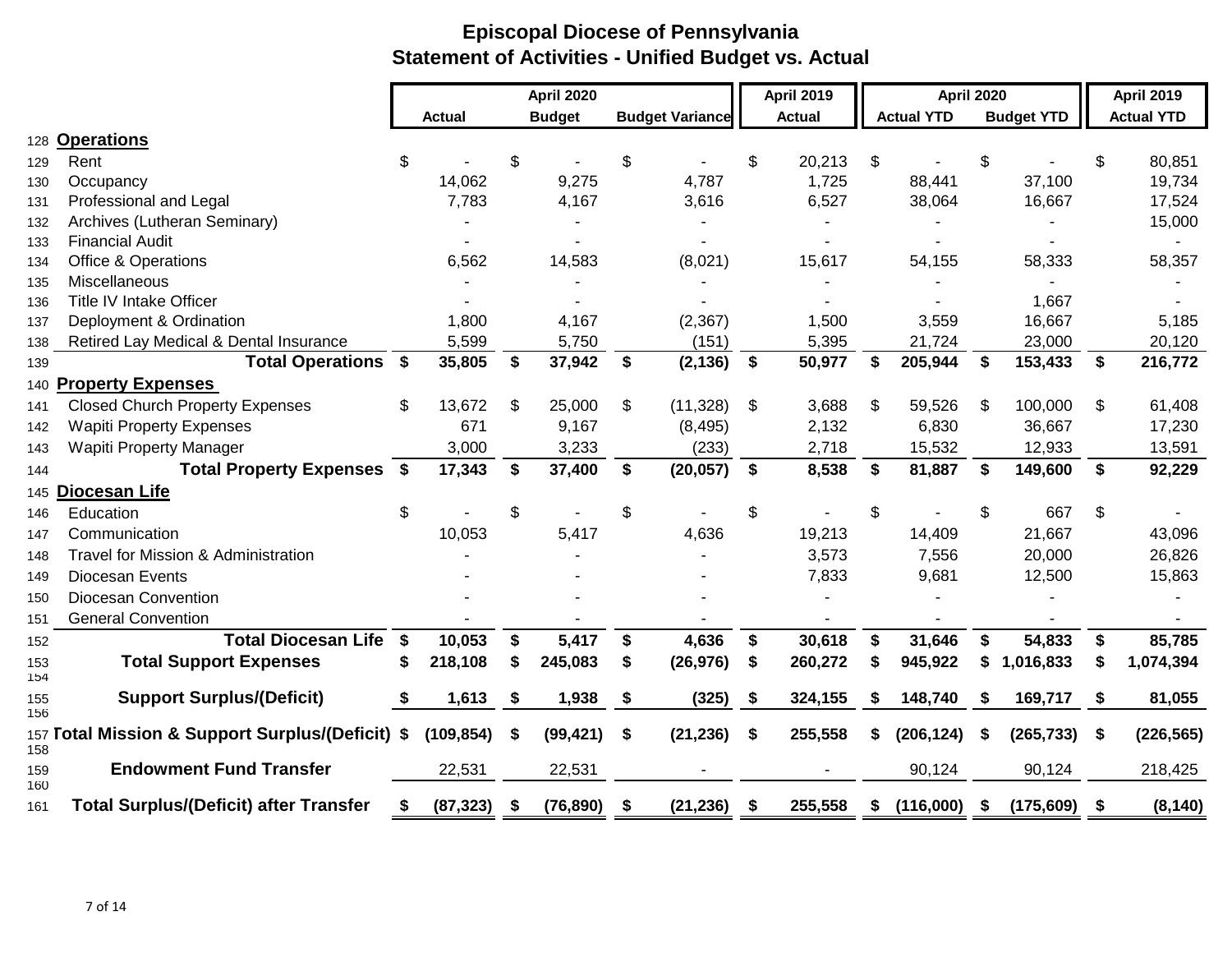# **Episcopal Diocese of Pennsylvania Statement of Activities - CFA and RCMA 2020 - YTD**

|                                            | <b>April 2020</b><br><b>Actual YTD</b> |               | <b>Budget</b><br>2020 | 2020 Budget<br>Variance | % of 2020<br><b>Budget Used</b> |
|--------------------------------------------|----------------------------------------|---------------|-----------------------|-------------------------|---------------------------------|
| <b>Clergy Financial Assistance</b>         |                                        |               |                       |                         |                                 |
| Assessment Income                          | \$<br>32,879                           | \$            | 90,000                | \$<br>(57, 121)         | 36.5%                           |
| Expense                                    | 10,943                                 |               | 90,000                | (79, 057)               | 12.2%                           |
| Total Clergy Financial Assistance \$       | 21,936                                 | \$            |                       | \$<br>21,936            |                                 |
| <b>Sabbatical Leave Fund</b>               |                                        |               |                       |                         |                                 |
| Assessment Income                          | \$<br>6,667                            | \$            | 20,000                | \$<br>(13, 333)         | 33.3%                           |
| Expense                                    |                                        |               | 20,000                | \$<br>(20,000)          | 0.0%                            |
| Total Sabbatical Leave Fund \$             | 6,667                                  | \$            |                       | \$<br>6,667             |                                 |
| <b>Retired Clergy Medical Assistance</b>   |                                        |               |                       |                         |                                 |
| Assessment Income                          | \$<br>112,870                          | \$            | 331,790               | \$<br>(218, 920)        | 34.0%                           |
| <b>Endowment Income</b>                    | 33,333                                 |               | 100,000               | \$<br>(66, 667)         | 33.3%                           |
| Expense                                    | 108,842                                |               | 431,790               | \$<br>(322, 948)        | 25.2%                           |
| Total Retired Clergy Medical Assistance \$ | 37,361                                 | $\frac{1}{2}$ |                       | \$<br>37,361            |                                 |
| <b>Net Surplus/(Deficit)</b>               | 65,964                                 |               |                       | 65,964                  |                                 |
| .                                          |                                        |               |                       |                         |                                 |

8 of 14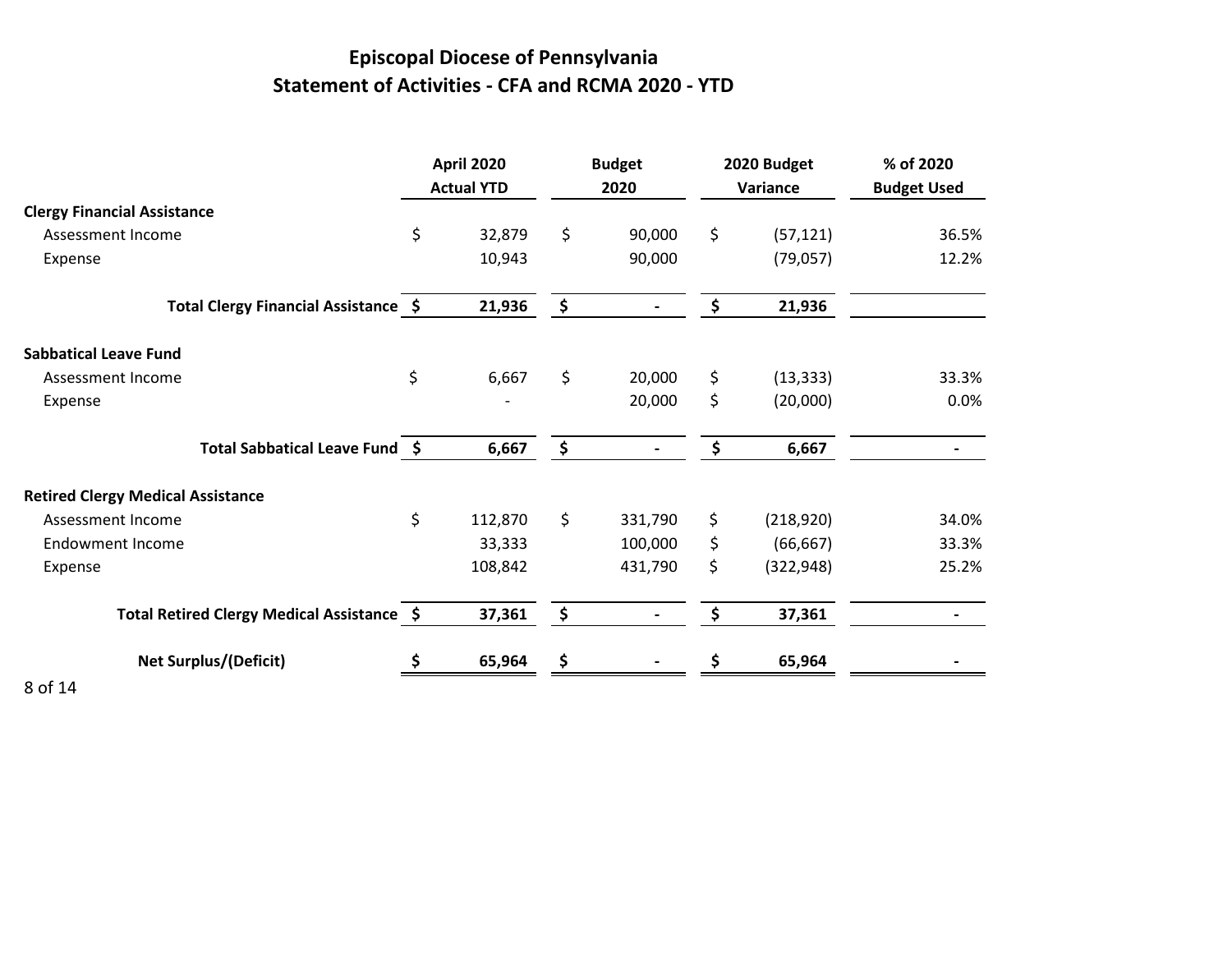### **Episcopal Diocese of Pennsylvania Committee Statement of Activities - 2020 YTD**

|                                   | <b>ECW</b><br>4/30/2020 | <b>Church Trng</b><br>4/30/2020 | <b>Christmas Fund</b><br>4/30/2020 | <b>Continuing Ed</b><br>4/30/2020 | <b>ATS</b><br>4/30/2020 | PTI<br>4/30/2020 | Total<br>4/30/2020 |
|-----------------------------------|-------------------------|---------------------------------|------------------------------------|-----------------------------------|-------------------------|------------------|--------------------|
| <b>Revenues</b>                   |                         |                                 |                                    |                                   |                         |                  |                    |
| <b>Investment Income</b>          | \$6,074                 | \$19,260                        | \$21,642                           | \$24,530                          | \$15,661                | \$6,694          | \$93,861           |
| <b>Total Revenues</b>             | \$6,074                 | \$19,260                        | \$21,642                           | \$24,530                          | \$15,661                | \$6,694          | \$93,861           |
| <b>Expenses</b>                   |                         |                                 |                                    |                                   |                         |                  |                    |
| <b>Salaries</b>                   | \$0                     | \$0                             | \$0                                | \$2,000                           | \$0                     | \$0              | \$2,000            |
| Honoria                           | \$0                     | \$0                             | \$0                                | \$200                             | \$0                     | \$0              | \$200              |
| <b>Grants and Other Subsidies</b> | \$0                     | \$0                             | \$21,812                           | \$5,634                           | \$9,150                 | \$6,694          | \$43,290           |
| <b>Total Expenses</b>             | \$0                     | \$0                             | \$21,812                           | \$7,834                           | \$9,150                 | \$6,694          | \$45,490           |
|                                   |                         |                                 |                                    |                                   |                         |                  |                    |
| <b>NET SURPLUS/(DEFICIT)</b>      | \$6,074                 | \$19,260                        | (\$170)                            | \$16,696                          | \$6,511                 | \$0              | \$48,371           |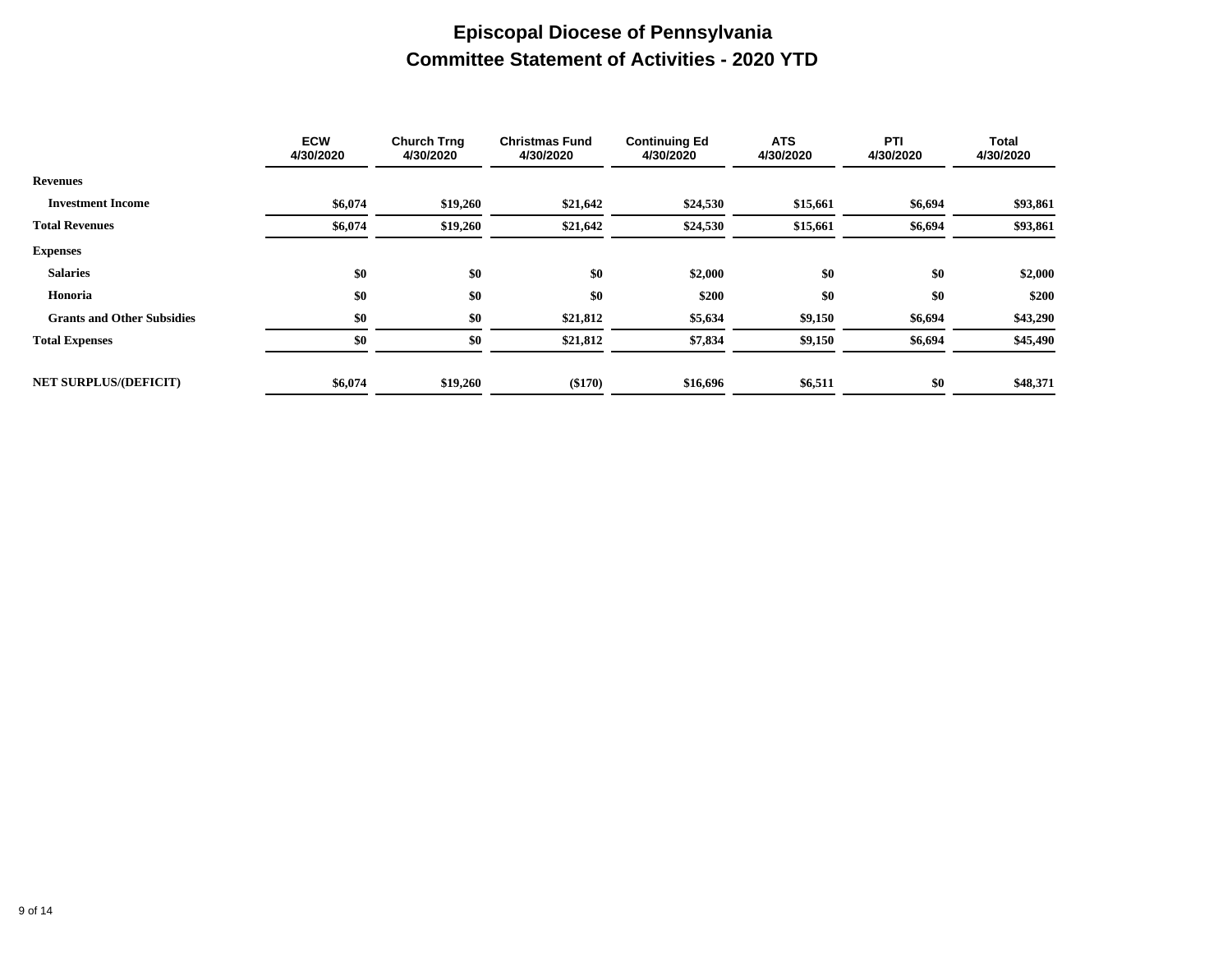### **Episcopal Diocese of Pennsylvania Other Diocesan Activities Statement of Activities - 2020 YTD**

|                                   | <b>Episcopal Clerg</b><br>Assn. of PA<br>4/30/2020 | Wapiti<br>Maintenance **<br>4/30/2020 | Deacon<br>Intern<br>4/30/2020 | Closed<br>Churches**<br>4/30/2020 | <b>Bishop's</b><br><b>Discretionary</b><br>4/30/2020 | <b>Nunns Fund</b><br>4/30/2020 | Other Income<br>and Expense<br>4/30/2020 | <b>Total</b><br>4/30/2020 |
|-----------------------------------|----------------------------------------------------|---------------------------------------|-------------------------------|-----------------------------------|------------------------------------------------------|--------------------------------|------------------------------------------|---------------------------|
| <b>Revenues</b>                   |                                                    |                                       |                               |                                   |                                                      |                                |                                          |                           |
| <b>Contributions - Other</b>      | \$0                                                | \$0                                   | \$0                           | \$0                               | \$4,700                                              | \$0                            | \$0                                      | \$4,699.65                |
| <b>Investment Income</b>          | \$0                                                | \$0                                   | \$19,954                      | \$231                             | \$1,365                                              | \$77,206                       | \$2,160                                  | \$100,916.79              |
| <b>Other Income</b>               | \$5,585                                            | \$900                                 | \$0                           | \$5,000                           | \$0                                                  | \$0                            | \$721                                    | \$12,206.04               |
| <b>Total Revenues</b>             | \$5,585                                            | \$900                                 | \$19,954                      | \$5,231                           | \$6,065                                              | \$77,206                       | \$2,881                                  | \$117,822.48              |
| <b>Expenses</b>                   |                                                    |                                       |                               |                                   |                                                      |                                |                                          |                           |
| <b>Salaries</b>                   | \$0                                                | \$0                                   | \$0                           | \$2,000                           | \$0                                                  | \$0                            | \$0                                      | \$2,000.00                |
| <b>Insurance</b>                  | \$0                                                | \$3,064                               | \$0                           | \$0                               | \$0                                                  | \$0                            | \$0                                      | \$3,064.00                |
| <b>Meeting Expense</b>            | \$0                                                | \$900                                 | \$0                           | \$0                               | \$0                                                  | \$0                            | \$0                                      | \$900.00                  |
| <b>Supplies</b>                   | \$0                                                | \$0                                   | \$0                           | \$143                             | \$0                                                  | \$0                            | \$0                                      | \$143.44                  |
| <b>Repair and Maintenance</b>     | \$0                                                | \$159                                 | \$0                           | \$30,055                          | \$0                                                  | \$0                            | \$0                                      | \$30,213.53               |
| <b>Travel</b>                     | \$0                                                | \$0                                   | \$0                           | \$5,695                           | \$0                                                  | \$0                            | \$0                                      | \$5,695.38                |
| <b>Utilities</b>                  | \$0                                                | \$2,707                               | \$0                           | \$19,895                          | \$0                                                  | \$0                            | \$1,234                                  | \$23,835.12               |
| <b>Telecommunications</b>         | \$0                                                | \$0                                   | \$0                           | \$949                             | \$0                                                  | \$0                            | \$0                                      | \$949.10                  |
| <b>Grants and Other Subsidies</b> | \$0                                                | \$0                                   | \$26,288                      | \$0                               | \$3,300                                              | \$74,610                       | \$0                                      | \$104,197.54              |
| <b>Miscellaneous</b>              | \$0                                                | \$0                                   | \$0                           | \$0                               | \$0                                                  | \$0                            | (\$1,497)                                | (\$1,497.47)              |
| 3719 Expenses                     | \$79                                               | \$0                                   | \$0                           | \$0                               | \$0                                                  | \$0                            | \$0                                      | \$78.72                   |
| <b>Real Estate Tax</b>            | \$0                                                | \$0                                   | \$0                           | \$789                             | \$0                                                  | \$0                            | \$0                                      | \$788.61                  |
| <b>Total Expenses</b>             | \$79                                               | \$6,830                               | \$26,288                      | \$59,526                          | \$3,300                                              | \$74,610                       | $(\$264)$                                | \$170,367.97              |
| <b>NET SURPLUS/(DEFICIT)</b>      | \$5,506                                            | $(\$5,930)$                           | $(\$6,334)$                   | $(\$54,295)$                      | \$2,765                                              | \$2,596                        | \$3,145                                  | $(\$52,545.49)$           |
|                                   |                                                    |                                       |                               |                                   |                                                      |                                |                                          |                           |

10 of 14 \*\* Wapiti & Closed Church Fund activity shown summarized on Unified Budget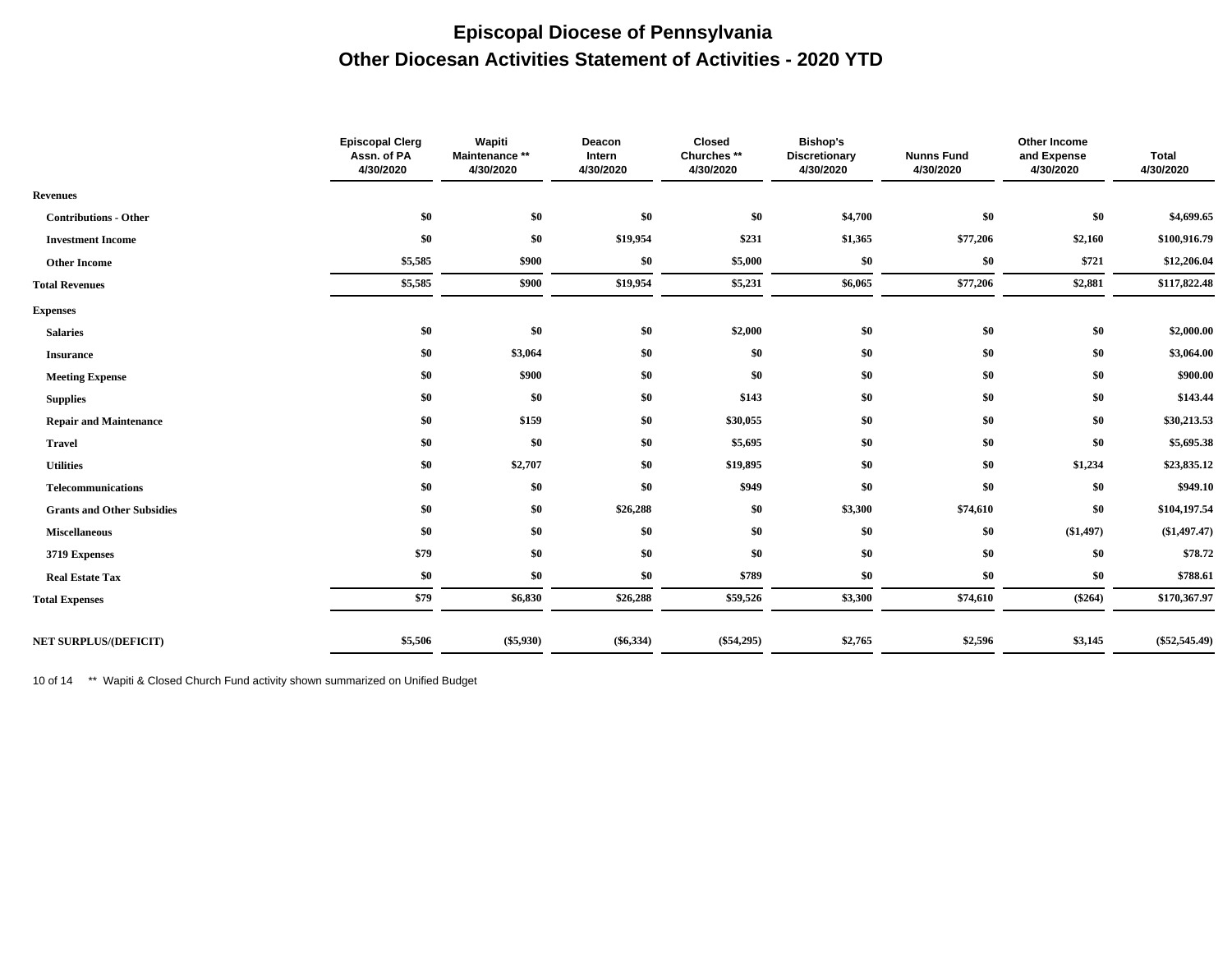### **Episcopal Diocese of Pennsylvania Statement of Activities**

Non-Cash Diocesan Activities 2020 - Year To Date

|                                   | Investment<br>Gain/Loss<br>4/30/2020 | Depreciation<br>and Fees<br>4/30/2020 | <b>Closed Church</b><br><b>Property Appraisal</b><br>4/30/2020 | Change in<br><b>Perpetual Trust</b><br>4/30/2020 | <b>Bad Debt</b><br><b>Expense</b><br>4/30/2020 | <b>Total</b><br>4/30/2020 |  |
|-----------------------------------|--------------------------------------|---------------------------------------|----------------------------------------------------------------|--------------------------------------------------|------------------------------------------------|---------------------------|--|
| <b>Revenues</b>                   |                                      |                                       |                                                                |                                                  |                                                |                           |  |
| <b>Change in Investment Value</b> | $(\$12,892,558)$                     | \$0                                   | \$0                                                            | \$0                                              | \$0                                            | $(\$12,892,558)$          |  |
| <b>Total Revenues</b>             | $(\$12,892,558)$                     | \$0                                   | \$0                                                            | \$0                                              | \$0                                            | $(\$12,892,558)$          |  |
| <b>Expenses</b>                   |                                      |                                       |                                                                |                                                  |                                                |                           |  |
| Fees                              | \$0                                  | \$50,801                              | \$0                                                            | \$0                                              | \$0                                            | \$50,801                  |  |
| <b>Total Expenses</b>             | \$0                                  | \$50,801                              | \$0                                                            | \$0                                              | \$0                                            | \$50,801                  |  |
|                                   |                                      |                                       |                                                                |                                                  |                                                |                           |  |
| <b>NET SURPLUS/(DEFICIT)</b>      | $(\$12,892,558)$                     | $(\$50,801)$                          | \$0                                                            | \$0                                              | \$0                                            | $(\$12,943,359)$          |  |

11 of 14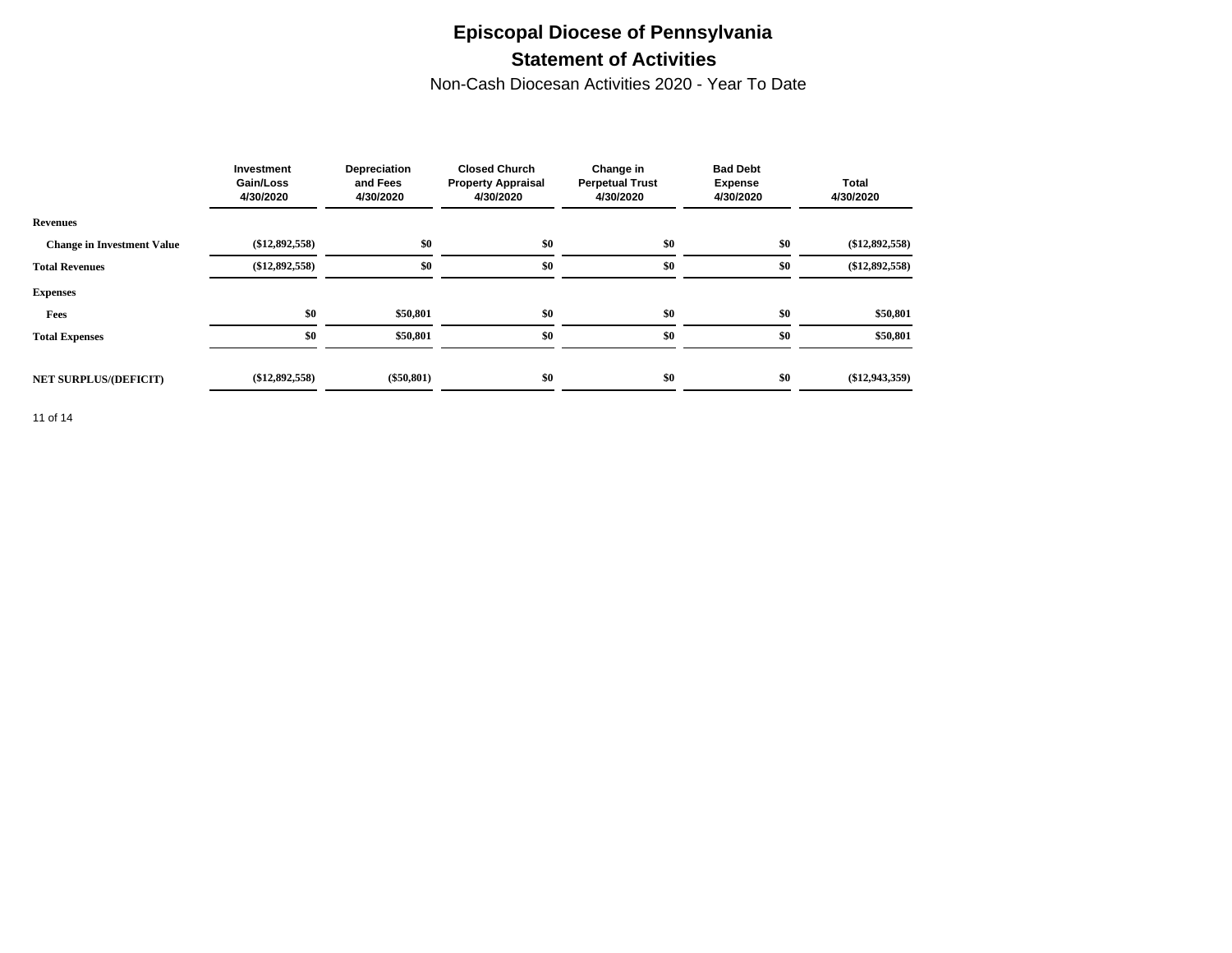#### **Episcopal Diocese of Pennsyvania Statement of Financial Position 4/30/20**

| <b>Assets</b>                                  |    | 4/30/2020    |    | 4/30/2019  |                               |                          |           |             |
|------------------------------------------------|----|--------------|----|------------|-------------------------------|--------------------------|-----------|-------------|
| Cash                                           | \$ | 3,528,551    | \$ | 2,734,284  | <b>Cash Detail</b>            |                          |           |             |
| <b>Contributions Receivable</b>                |    |              |    |            |                               |                          | 2020      | 2019        |
| <b>Pledges</b>                                 |    | 380,801      |    | 351,623    | <b>Bishop's Discretionary</b> | $\overline{\mathcal{S}}$ | 3,914     | \$<br>1,900 |
| <b>Other</b>                                   |    |              |    |            | <b>Designated Funds</b>       |                          | 1,363,766 | 1,334,752   |
| <b>Assessments Receivable</b>                  |    | 1,513,520    |    | 1,190,275  | Operating                     |                          | 1,290,905 | 850,886     |
| <b>Other Receivables</b>                       |    | 172,924      |    | 173,190    | <b>Closed Churches</b>        |                          | 683,547   | 284,489     |
| <b>Prepaid Expenses</b>                        |    | 145,315      |    | 84,966     | <b>Nunns Operating</b>        |                          | 186,170   | 262,007     |
| <b>Investments</b>                             |    | 59,610,058   |    | 64,011,949 | Petty Cash                    |                          | 250       | 250         |
| <b>Charitable Remainder Trusts</b>             |    | 112,000      |    | 112,000    | <b>Total Cash</b>             |                          | 3,528,551 | \$2,734,284 |
| <b>Real Estate Held for Sale</b>               |    |              |    |            |                               |                          |           |             |
| <b>Loans Receivable</b>                        |    | 356,658      |    | 99,434     |                               |                          |           |             |
| <b>Property and Equipment, Net</b>             |    | 6,923,318    |    | 6,345,025  |                               |                          |           |             |
| <b>Beneficial Interest in Perpetual Trusts</b> |    | 4,475,694    |    | 4,425,956  |                               |                          |           |             |
| <b>Total Assets</b>                            |    | 77,218,841   | S. | 79,528,702 |                               |                          |           |             |
| <b>Liabilities</b>                             |    |              |    |            |                               |                          |           |             |
| <b>Accounts Payable and Accrued Expenses</b>   | \$ | 705,879 \$   |    | 185,419    |                               |                          |           |             |
| Post- Retirement Benefit Obligation            |    | 3,850,000    |    | 3,850,000  |                               |                          |           |             |
| <b>Total Liabilities</b>                       | S  | 4,555,879 \$ |    | 4,035,419  |                               |                          |           |             |
| <b>Net Assets</b>                              |    | 72,662,962   |    | 75,493,283 |                               |                          |           |             |
| <b>Total Liabilities and Net Assets</b>        | S  | 77,218,841   | S. | 79,528,702 |                               |                          |           |             |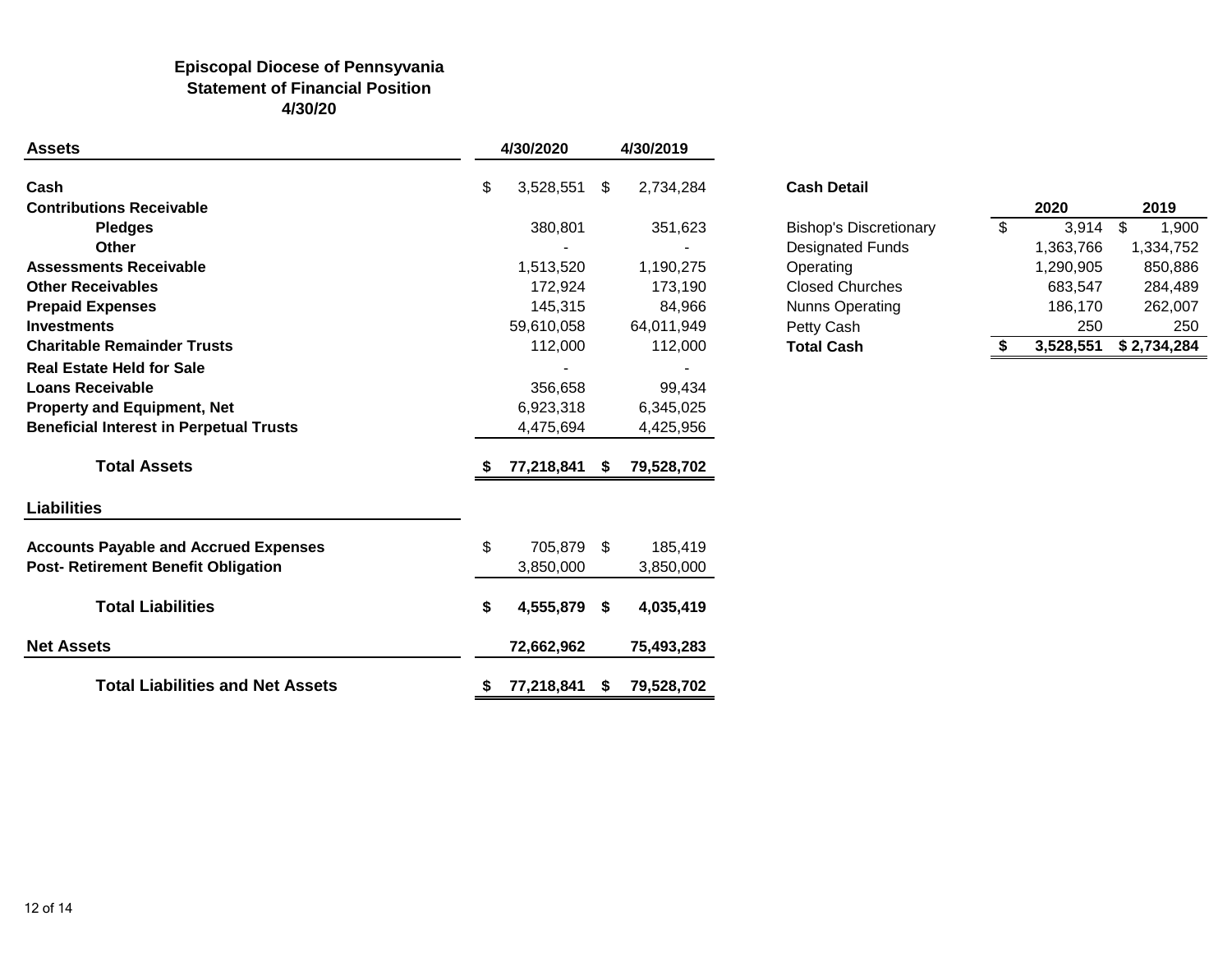#### **Episcopal Diocese of Pennsylvania**

#### **Notes to the Financial Statements**

#### **April 2020**

**1**. Certain closed operations of DIOPA, such as the Maryland property and closed churches, as expense lines on Unified Budget Report, and Other Diocesan Activities on the attached monthly financial statements. The funding of these expenses comes from distributions from the Diocesan Property Fund. As these are cash transfers from the Foundation fund to our bank account to pay these closed operations expenses, we cannot count these transfers as revenue. These monies had previously been recognized as revenue, principally through the sale of closed church assets which were deposited into the Diocesan Property Fund. As a consequence, budget performance will be unfavorably distorted. That is, actual expense for these items will be shown on statements but the corresponding funding from non-revenue sources will not.

.